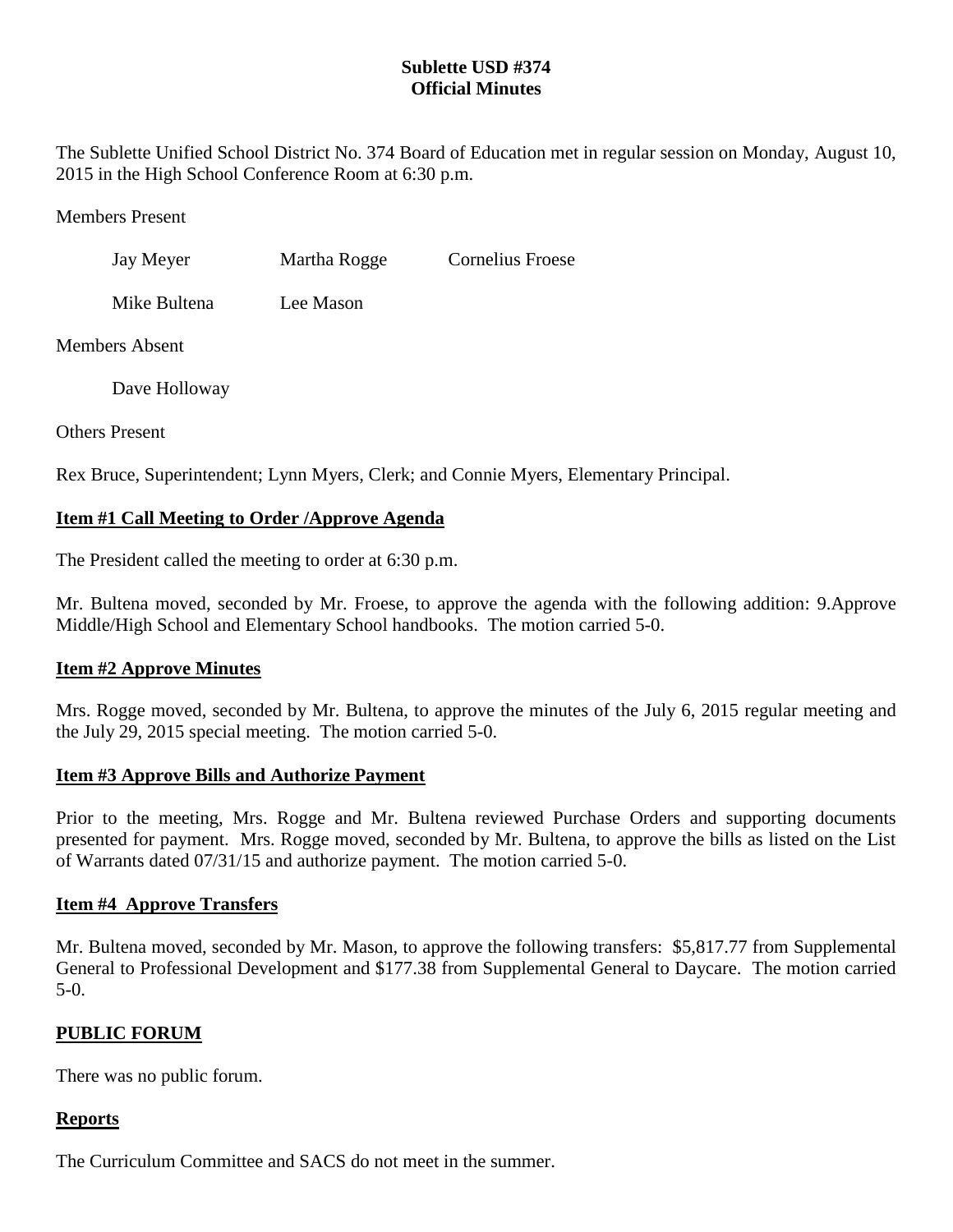Board Minutes Page 2 August 10, 2015

**Principals** 

No reports this month.

Activities Director

No report this month.

#### SWPRSC/HPEC

Mr. Meyer reported on the SWPRSC Board meeting. Mr. Bultena reported on the HPEC meeting.

#### Superintendent:

Mr. Bruce reported that the e-rate for the 2015-2016 school year has been approved. He also reported the insurance claim for hail damage to the building roofs has been accepted.

#### **Item #5 Approve Policy Book Updates**

Mr. Mason moved, seconded by Mrs. Rogge to approve the board policy book updates recommended by KASB. The motion carried 5-0.

### **Item #6 Executive Session – Non-elected Personnel**

Mr. Bultena moved, seconded by Mr. Mason, to go into executive session to discuss non-elected personnel, in order protect the privacy interest of an identifiable individual(s), to include Mr. Bruce in executive session, and to reconvene to open session in the boardroom at 7:12 p.m. The motion carried 5-0.

The Board reconvened to open session at 7:12 p.m.

#### **Item #7 Resignations**

Mrs. Rogge moved, seconded by Mr. Bultena, to accept the e-mail resignation of Aaron Dardis as Assistant High School Principal/Activities Director. The motion carried 5-0.

### **Item #8 Contract Approval**

Mr. Bultena moved, seconded by Mr. Mason, to approve the contract of Lance Carter as Activities Director. The motion carried 5-0.

Mr. Mason moved, seconded by Mrs. Rogge, to approve the contract of Michelle Escarcega as Elementary Secretary and Kim Hawg as Elementary Full-time Substitute. The motion carried 5-0.